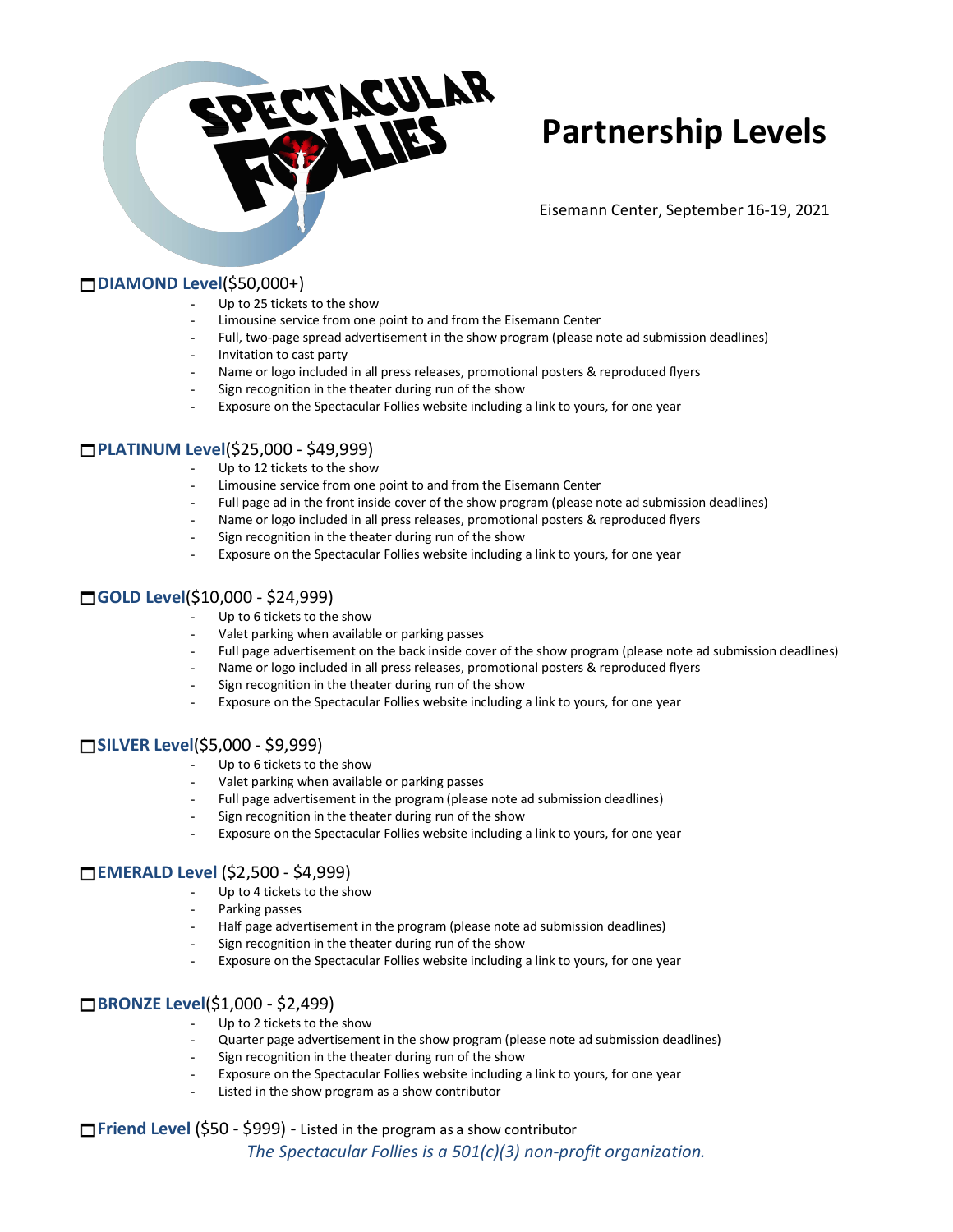# 2021 PARTNERSHIP **CONTRACT**



Performances: September 16-19, 2021 Eisemann Center, Richardson, TX

#### **CONTACT INFORMATION**

Partner Contact\_\_\_\_\_\_\_\_\_\_\_\_\_\_\_\_\_\_\_\_\_\_\_\_\_\_\_\_\_\_\_\_\_\_\_\_\_\_\_\_\_\_\_\_\_\_\_ Job Title \_\_\_\_\_\_\_\_\_\_\_\_\_\_\_\_\_\_\_\_\_\_

Company Name (exactly as it should appear in promotional materials):

| Address                                                                                                                       |       |                                                                                                                                                                                                                               |
|-------------------------------------------------------------------------------------------------------------------------------|-------|-------------------------------------------------------------------------------------------------------------------------------------------------------------------------------------------------------------------------------|
| Phone<br><u> 1980 - Jan Jan Jawa Barat, president de la provincia de la provincia de la provincia de la provincia de la p</u> | Email | the control of the control of the control of the control of the control of the control of the control of the control of the control of the control of the control of the control of the control of the control of the control |
| Website                                                                                                                       |       |                                                                                                                                                                                                                               |
|                                                                                                                               |       |                                                                                                                                                                                                                               |

## **2021 PARTNERSHIP ELECTION**

|                                                                                                                                                                                                                                                                                                                                                                                                                                                                                                                             | <b>Level</b>                             | <b>Amount</b>                                                                                                                                                                                                                                                                                                                                       | <b>Program Ad</b><br>Y/N | For Office Use Only                | <b>BONUS</b>              |  |  |
|-----------------------------------------------------------------------------------------------------------------------------------------------------------------------------------------------------------------------------------------------------------------------------------------------------------------------------------------------------------------------------------------------------------------------------------------------------------------------------------------------------------------------------|------------------------------------------|-----------------------------------------------------------------------------------------------------------------------------------------------------------------------------------------------------------------------------------------------------------------------------------------------------------------------------------------------------|--------------------------|------------------------------------|---------------------------|--|--|
| П                                                                                                                                                                                                                                                                                                                                                                                                                                                                                                                           | Diamond Level (\$50,000+)                | $\zeta$                                                                                                                                                                                                                                                                                                                                             | Full pages (2)           | Date:                              | Partner<br>levels         |  |  |
| ⊓                                                                                                                                                                                                                                                                                                                                                                                                                                                                                                                           | Platinum Level (\$25,000 - \$49,999)     |                                                                                                                                                                                                                                                                                                                                                     | Full page                | Amt Rec'd:                         | Diamond                   |  |  |
| М                                                                                                                                                                                                                                                                                                                                                                                                                                                                                                                           | Gold Level (\$10,000 - \$24,999)         | $\zeta$                                                                                                                                                                                                                                                                                                                                             | Full page                | $\Box$ CC $\Box$ Cash $\Box$ Check | thru<br>Silver will       |  |  |
| $\Box$                                                                                                                                                                                                                                                                                                                                                                                                                                                                                                                      | Silver Level (\$5,000 - \$9,999)         |                                                                                                                                                                                                                                                                                                                                                     | Full page                | Check#:                            | have a                    |  |  |
| П                                                                                                                                                                                                                                                                                                                                                                                                                                                                                                                           | Emerald Level (\$2,500-\$4,999)          | $\zeta$                                                                                                                                                                                                                                                                                                                                             | Half page                | ID:                                | banner<br>logo on         |  |  |
| $\Box$                                                                                                                                                                                                                                                                                                                                                                                                                                                                                                                      | Bronze Level (\$1,000 - \$2,499)         | $\begin{picture}(20,20) \put(0,0){\line(1,0){10}} \put(15,0){\line(1,0){10}} \put(15,0){\line(1,0){10}} \put(15,0){\line(1,0){10}} \put(15,0){\line(1,0){10}} \put(15,0){\line(1,0){10}} \put(15,0){\line(1,0){10}} \put(15,0){\line(1,0){10}} \put(15,0){\line(1,0){10}} \put(15,0){\line(1,0){10}} \put(15,0){\line(1,0){10}} \put(15,0){\line(1$ | Quarter page             | Notes:                             | the                       |  |  |
| $\Box$                                                                                                                                                                                                                                                                                                                                                                                                                                                                                                                      | Friendship - Bronze Level (\$50 - \$999) |                                                                                                                                                                                                                                                                                                                                                     | No.<br>N                 |                                    | <b>Follies</b><br>website |  |  |
| Please make checks payable to the Spectacular Follies                                                                                                                                                                                                                                                                                                                                                                                                                                                                       |                                          |                                                                                                                                                                                                                                                                                                                                                     |                          |                                    |                           |  |  |
| PAYMENT INFORMATION Payment in full due before 23 August 2021 to be included in the program.<br>$\n  UVISA\n$<br><b>I</b> MasterCard<br>American Express<br><b>Discover</b><br>Card Number:<br>Security Code:<br>Expiration Date ___ MO____/__YR_____<br>I authorize the Spectacular Follies to charge the payment fee (as indicated on the form) to my credit card.                                                                                                                                                        |                                          |                                                                                                                                                                                                                                                                                                                                                     |                          |                                    |                           |  |  |
| <b>AGREEMENT:</b> The undersigned hereby authorizes the Spectacular Follies Board to reserve partnerships for use by this<br>company for the Spectacular Follies promotion and performances. The undersigned acknowledges receipt of and agrees to<br>abide by this Partnership Contract.<br>Date: the contract of the contract of the contract of the contract of the contract of the contract of the contract of the contract of the contract of the contract of the contract of the contract of the contract of the cont |                                          |                                                                                                                                                                                                                                                                                                                                                     |                          |                                    |                           |  |  |
| Spectacular Follies Representative:                                                                                                                                                                                                                                                                                                                                                                                                                                                                                         |                                          |                                                                                                                                                                                                                                                                                                                                                     |                          |                                    |                           |  |  |

*Send contract and payment to: Liz Thomas, 1229 Eastwick Circle, Murphy, TX 75094*